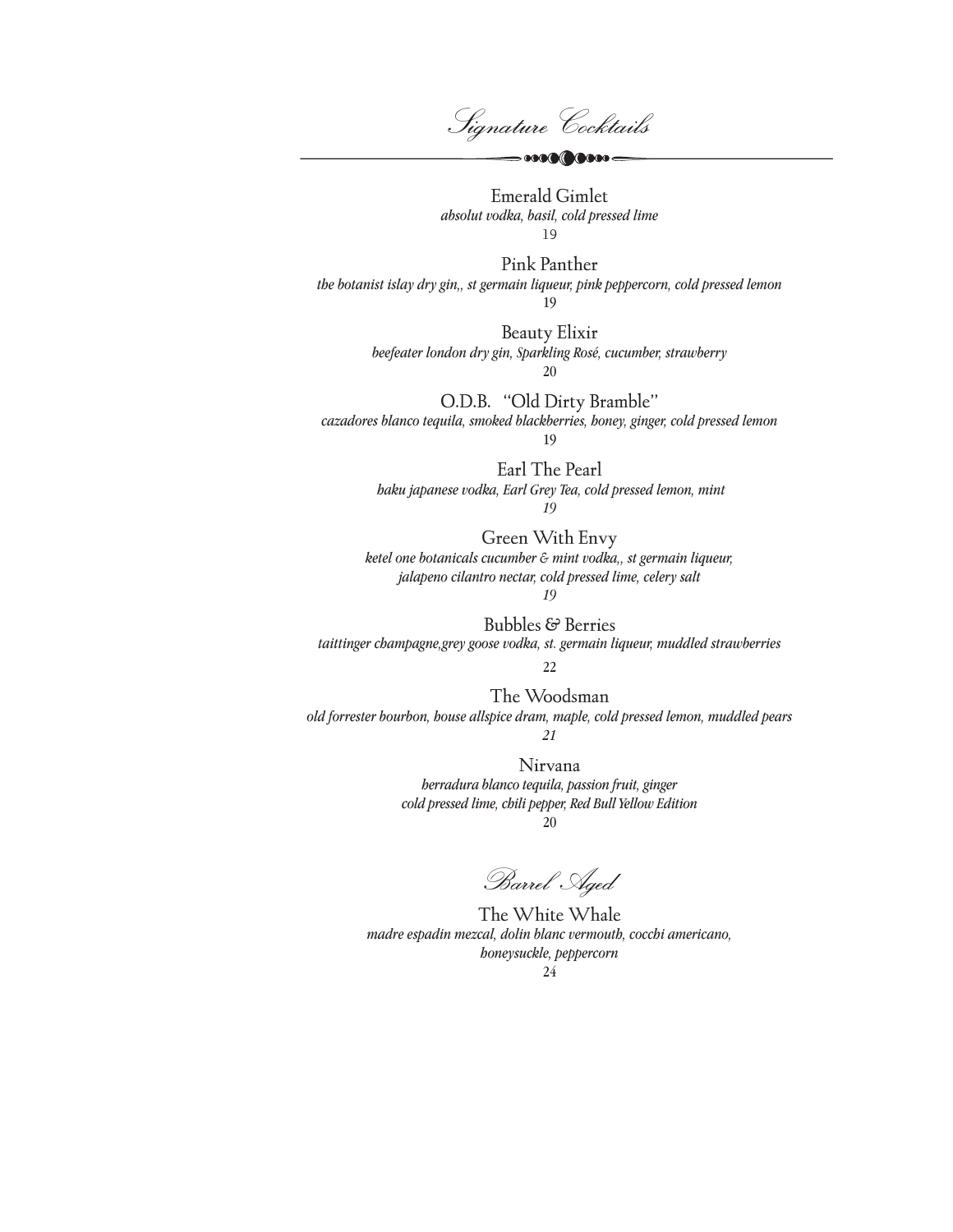Wines by the glass  $\longrightarrow$   $\longrightarrow$   $\longrightarrow$ 

| SPARKLING                                               |    |
|---------------------------------------------------------|----|
| Cuvee Brut Sparkling, Gambino, California, NV           | 15 |
| Champagne, Taittinger, 'Brut La Francaise', France, NV  | 23 |
| WHITE                                                   |    |
| Pinot Grigio, Benvolio, Friuli-Venezia Giulia, Italy    | 14 |
| Riesling, Shades of Blue, Mosel, Germany                | 16 |
| Sauvignon Blanc, Rapaura Springs, Marlboro, New Zealand | 16 |
| Chardonnay, Talbott 'Kali Hart', Monterey, California   | 18 |
| Chardonnay, Orin Swift 'Mannequin', California          | 25 |
| Chardonnay, Cakebread Cellars, Napa Valley, California  | 30 |
|                                                         |    |

## ROSÉ

| Grenache/Cinsault/Rolle, Chateau d'Esclans 'Whispering Angel', | 16 |
|----------------------------------------------------------------|----|
| Cotes de Provence, France                                      |    |

## RED

| Malbec, Dona Paula Estate Reserve, Mendoza, Argentina                                | 16 |
|--------------------------------------------------------------------------------------|----|
| Pinot Noir, JVineyards, California                                                   | 17 |
| Pinot Noir, Maritana 'Le Russe' Reserve by Donald Patz,<br>Russian River, California | 32 |
| Cabernet Sauvignon, Banshee, Paso Robles, California                                 | 19 |
| Cabernet Sauvignon, Louis & Martini 'Winemakers Select',<br>Napa, California         | 34 |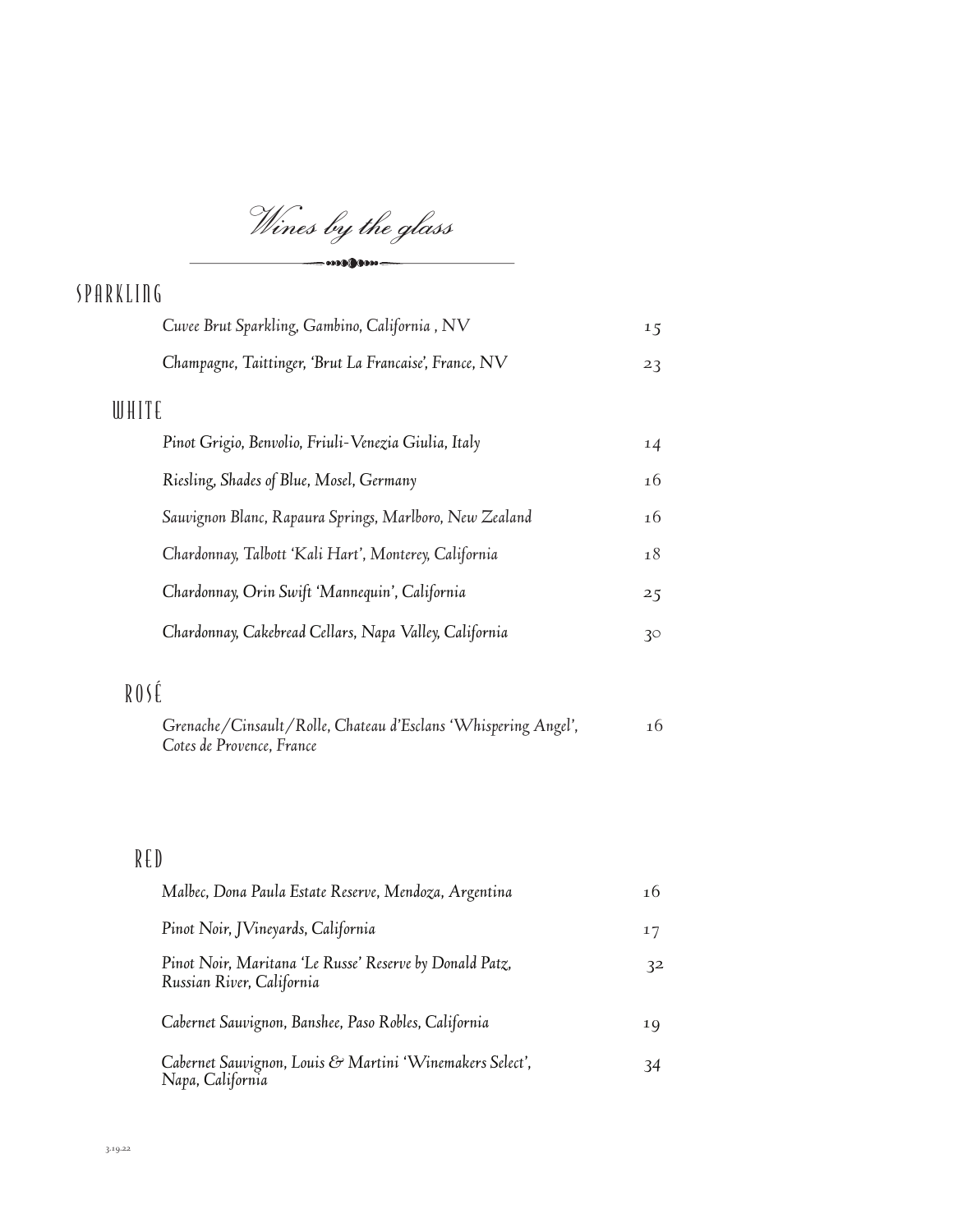Virgin Cocktails

Mint Lemonade *cold pressed lemon, mint, sparkling water*

 $\sim$  0000  $\sim$ 

Ruby Iced Tea *red currant tea, cold pressed lemon, mint*

Garnet Gimlet *strawberry, basil, cold pressed lime, ginger ale*

Platinum Peacock *cucumber, granny smith apple, pineapple, mint*



 $\cdot \cdot \cdot \cdot \cdot \cdot \cdot$ 

*Bud Light* 9

*Heineken* 10

*Dos Equis Lager* 10

*Stella Artois* 10

*Guiness* 10

*Tenaya Creek 702 Pale Ale* 9

*High Noon Watermelon Seltzer* 10

*Avery White Rascal* 10

*Heineken O.O* 10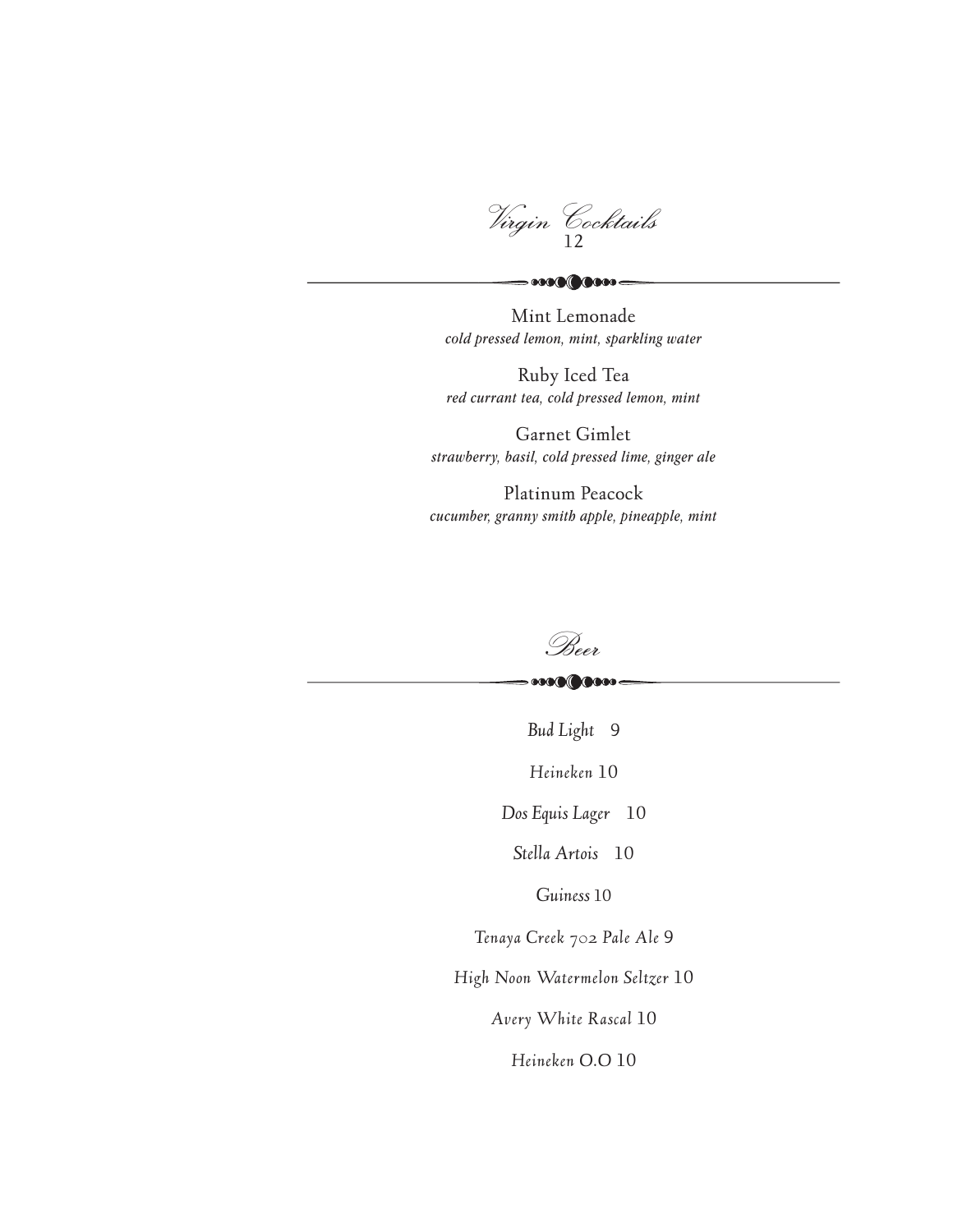\* Tuna Poke Wonton Tacos 23 *chiffonade cilantro, radish, wasabi kewpie \** 

Raw Bar

\*Peruvian Salmon Ceviche 23 *sweet potato, blood orange granita, leche de tigre*

Shrimp Cocktail 25 *pickled peppers, shallots, citrus aioli*

\* Yellowtail Aguachile 32 *cucumber, crispy ancho chickpea, avocado mousse, grilled lime*

\* East & West Coast Oysters

(half dozen) 25 (dozen) 48

\* Pearls of The Sea 145 *dozen oysters, 4 shrimp cocktail, 1 lb lobster 1/4 lb alaskan king crab legs*

Jewels on Toast

House Made Deep Dish Focaccia Bites 18 *fresh mozzarella, san marzano tomato sauce, fresno garlic relish* Add Soppressata 6

*Avocado, Lemon, Espelette* 18

Little French Dips 21 *slow-roasted beef, gruyère cheese, horseradish, garlic aioli, house-made au jus*

> Roasted Bone Marrow 32 *rioja braised shallot marmalade*

ExecutiveChef | Partner

*Chris Santos*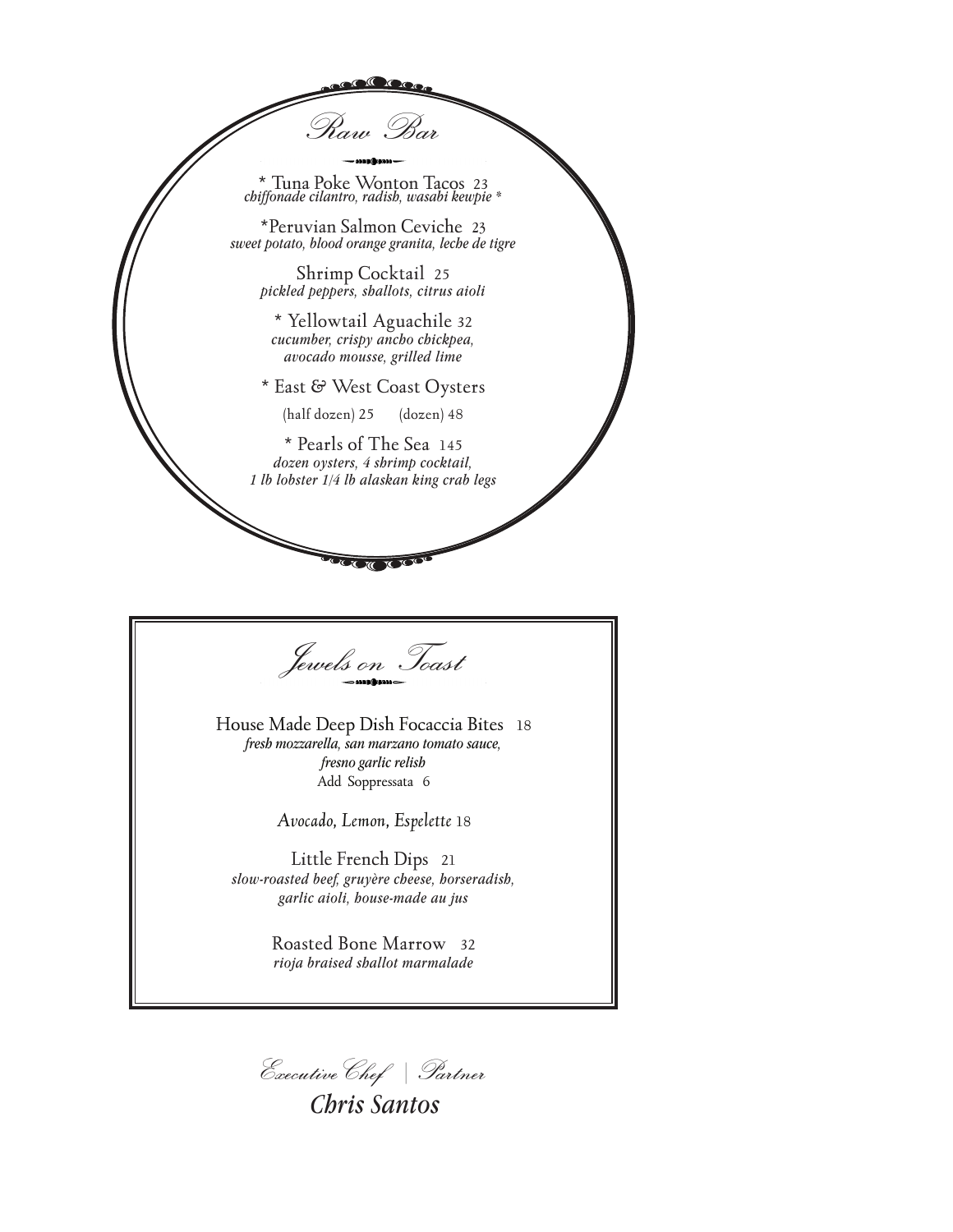Shareables

For The Table

| 'Chile Relleno' Empanadas<br>poblano, manchego, jalapeño-lime crema                                                          | 17 | Spaghettini *<br>zucchini, lemon, parsley pesto,<br>parmigiano, sunny-side up egg                          | 26 |
|------------------------------------------------------------------------------------------------------------------------------|----|------------------------------------------------------------------------------------------------------------|----|
| The House Salad<br>leafy greens, shaved cauliflower, broccolini,<br>grana, cucumber, crunchy quinoa, red wine<br>vinaigrette | 18 | Mexican Street Corn Ravioli<br>roasted poblano creme, jalapeño,<br>cotija, cilantro                        | 26 |
| Kale & Apple Salad<br>apple cider vinaigrette, pancetta,<br>candied pecans, shaved goat cheese                               | 19 | Oven Braised Chicken Meatballs<br>sheep's milk ricotta, wild mushroom,<br>truffle                          | 26 |
| Grilled Cheese, Smoked<br>Bacon & Tomato Soup Dumplings                                                                      | 19 | Sesame Crusted Salmon*<br>miso glaze, roasted musbrooms, fresno chili, scallion                            | 39 |
| 'Chicken' Arepas<br>Daring plant-based chicken, salsa verde,<br>pickled jalapeno, cilantro                                   | 21 | <b>Brown Butter Scallops</b><br>roasted celery root puree, black garlic,<br>green apple, lemon vinaigrette | 45 |
| B&E Crispy Chicken Sliders<br>24hr pickle brine, chili remoulade,<br>potato bun                                              | 24 | Grilled Double Cut Lamb Chop*<br>port wine glaze, polenta                                                  | 72 |
| Thai Style Deep-Fried Shrimp                                                                                                 | 27 |                                                                                                            |    |

┃

*Rather than offering individual starters and main courses, Beauty & Essex serves dishes that are designed for sharing and are brought to the table steadily and continuously throughout the meal.*

ExecutiveChef

*Lucas Knox*

*Please alert your server to any food allergies.*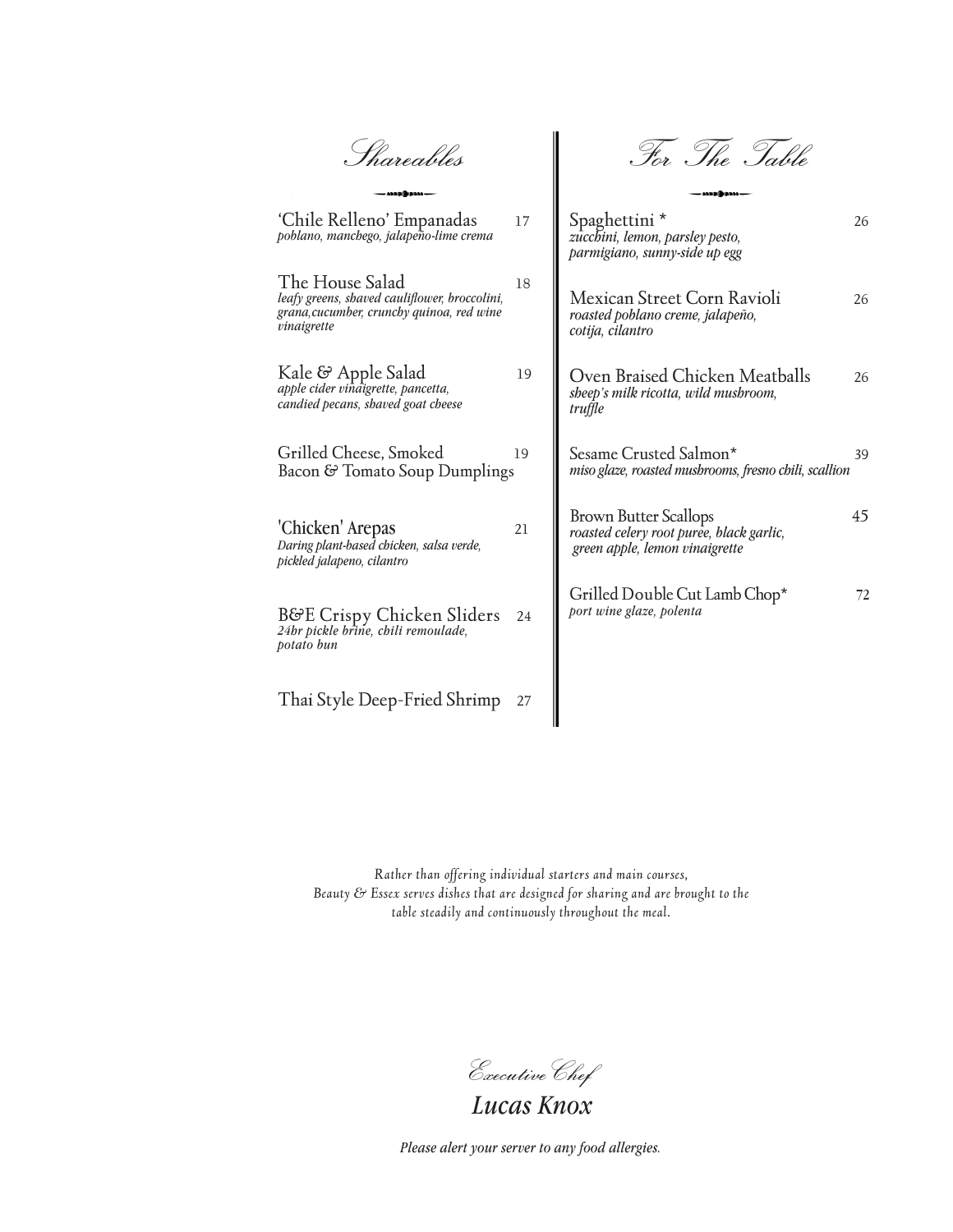

Accessories

BBQ Fries 12

Crispy Panko Vidalia Onion Rings *miso honey mustard, sambal ketchup* <sup>15</sup>

Blistered Shishito Peppers *tomato gastrique, lemon bread crumb* 15

Roasted Brussel Sprouts *bacon lardons, fresno chili, maple glaze*<sup>15</sup>

Vegan Mushroom Risotto *seasonal mushroom, tofu cream, tarragon, orange*  16

Mac & Cheese *truffle butter, fontina & white cheddar mornay, crispy reggianito* 17

*\* Thoroughly cooking foods of animal origin such as beef, eggs, fish, lamb, milk, poultry, or shellfish reduces the risk of foodborne illness. Individuals with certain health conditions may be at higher risk if these foods are consumed raw or undercooked.*